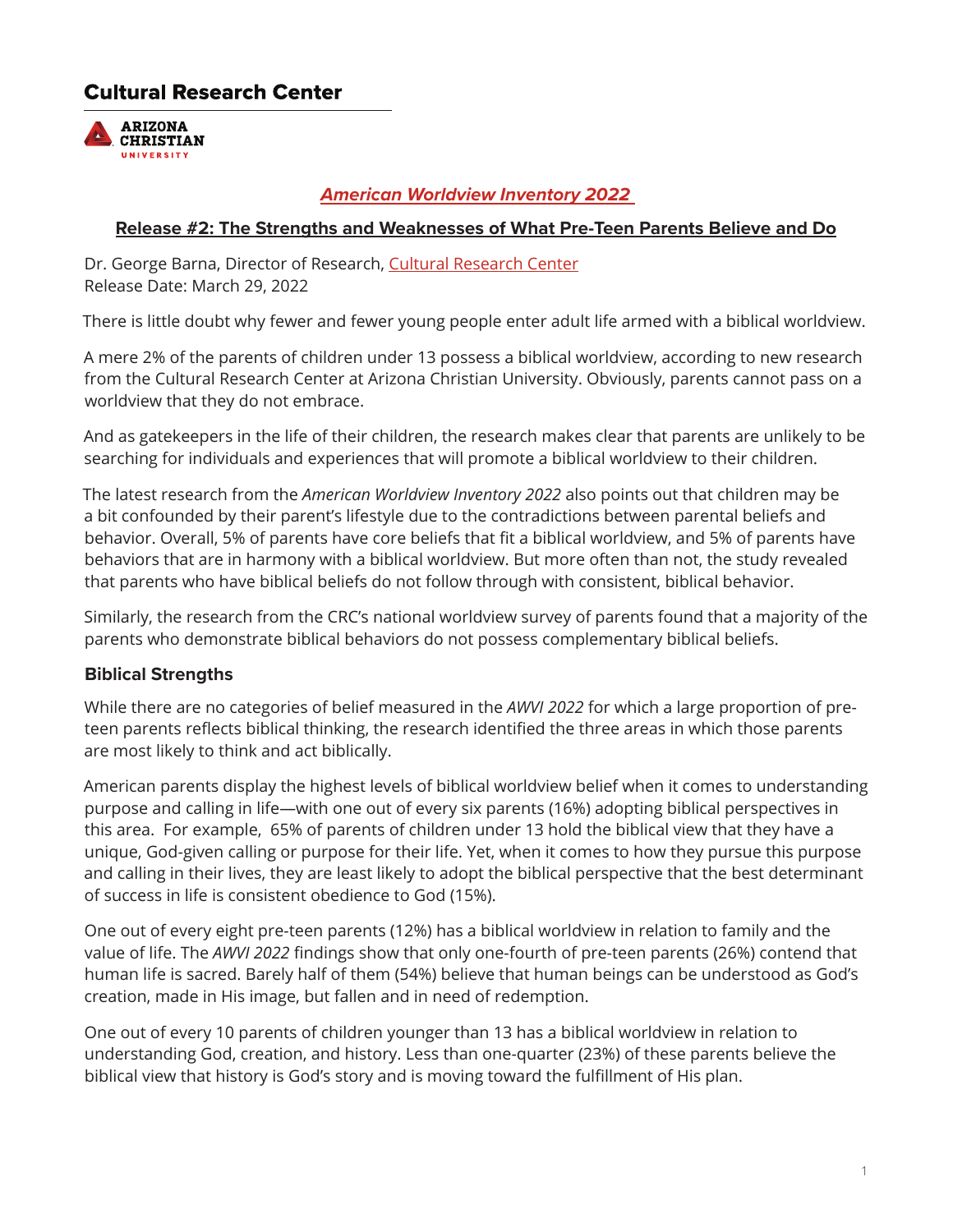A similarly small proportion (27%) believes the Holy Spirit is not a living entity but is a symbol of God's power, presence, or purity. When all of the measures regarding understanding God, creation, and history are combined, just 10% of American parents have a consistently biblical perspective on these matters.

Levels of biblical worldview drop considerably when looking at parents' understanding of the Bible, truth, and morals. Only 5% of pre-teen parents have a consistently biblical perspective on these issues. Only 5% embrace a biblical view of human nature and character. When it comes to beliefs and behavior concerning sin, salvation, and one's personal relationship with God, only 5% hold a biblical view. Slightly fewer had a biblical way of thinking about and dealing with factors concerning lifestyle and relationships (4%) and personal faith practices (4%).

| <b>Pre-teen Parents and Thinking Biblically</b>                                                                                                                                  |                              |
|----------------------------------------------------------------------------------------------------------------------------------------------------------------------------------|------------------------------|
| Percentage of Pre-Teen Parents with a Biblical Worldview,<br>by Category of Beliefs and Behavior                                                                                 |                              |
| <b>Category of Belief &amp; Behavior</b>                                                                                                                                         | <b>Consistently Biblical</b> |
| <b>Purpose and calling</b>                                                                                                                                                       | 16 %                         |
| <b>Family and value of life</b>                                                                                                                                                  | 12                           |
| God, creation, and history                                                                                                                                                       | 10                           |
| <b>Bible, truth, and morals</b>                                                                                                                                                  | 5                            |
| Sin, salvation, and relationship with God                                                                                                                                        | 5                            |
| <b>Human nature and character</b>                                                                                                                                                | 5                            |
| Lifestyle/behavior and relationships                                                                                                                                             | 4                            |
| <b>Faith practices</b>                                                                                                                                                           | 4                            |
| Source: American Worldview Inventory 2022, Cultural Research Center at Arizona Christian University, January 2022,<br>N=600 national sample of parents of children under age 13. |                              |

#### **Church Connections and Parental Worldview**

The *AWVI 2022* also highlighted the difference that church connections make regarding the worldview of parents.

Nine percent of the parents of pre-teens who attend a Protestant church (other than those connected with mainline or traditionally black congregations) have a biblical worldview.

Embracing biblical principles and behaviors is very uncommon among those parents who attend Catholic, mainline Protestant, or traditionally black Protestant churches. The research found just 1% of parents of pre-teens who attend these churches are characterized by consistent biblical thought and practice. Only 3% have a consistently biblical set of beliefs, and just 3% consistently behave in ways that conform to scriptural principles.

Unfortunately, almost four out of 10 pre-teen parents (37%) attend a Catholic, mainline or traditionally black Protestant church. That's nearly double the proportion that attend evangelical, Pentecostal, nondenominational or independent Protestant churches (19%)—churches that tend to have higher levels of biblical worldview among their congregants.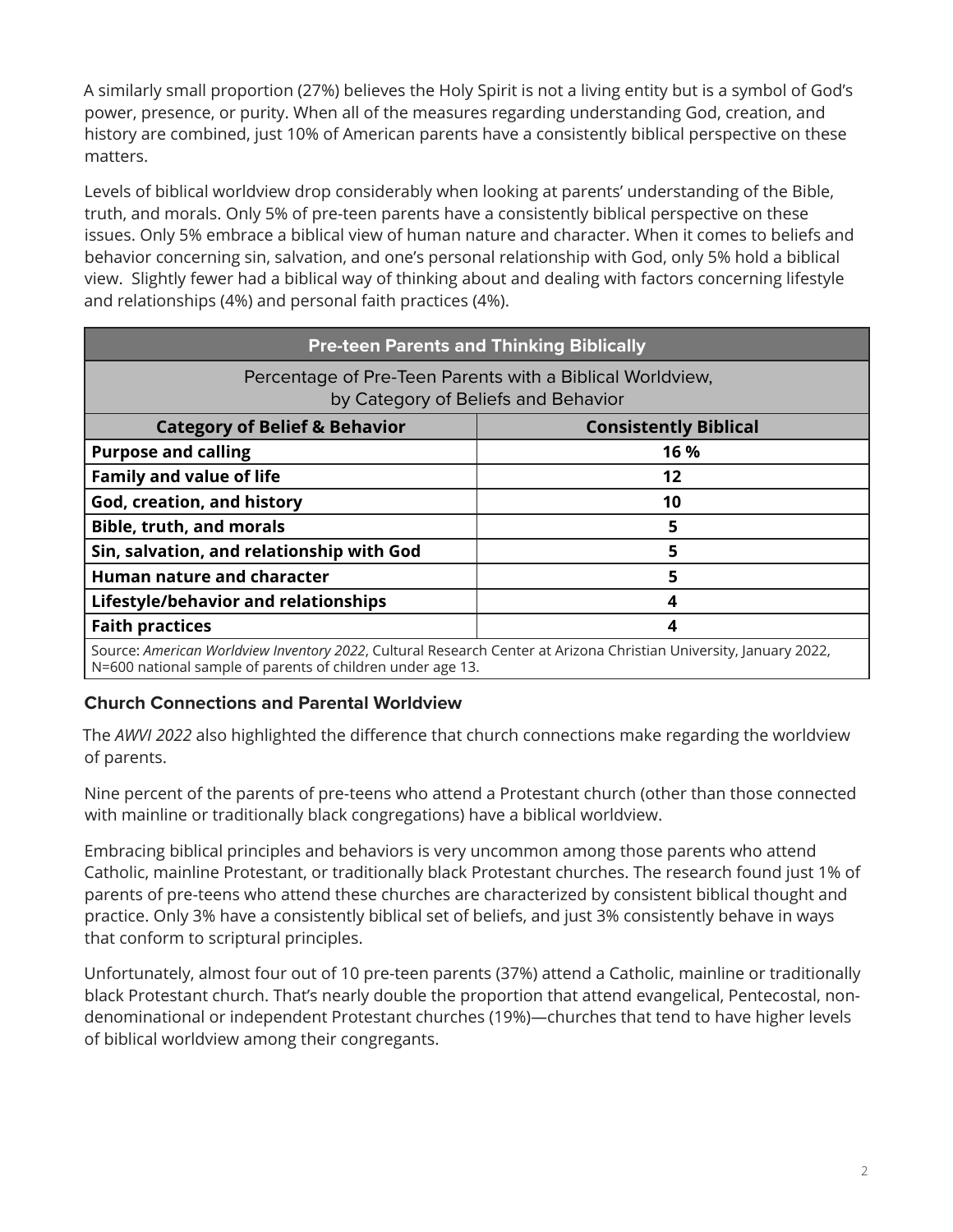#### **Practical Implications of the Research**

The survey outcomes highlight the difficulty young children face in becoming biblical Christians.

"Parents are both role models and gatekeepers for their children," explained George Barna, Director of Research at the Cultural Research Center at Arizona Christian University, which conducted the research.

"As youngsters watch and listen to their parents, they are likely to experience contradictions between the words and actions of their parents. That's every bit as concerning as the fact that 49 out of every 50 pre-teen parents do not have a biblical worldview to share with their family," Barna explained.

"And it also means that as those parents build the support team for their children—teachers, coaches, tutors, babysitters, pastors, doctors, and so forth—one of the criteria for inclusion in that inner circle of trusted influencers is not going to be the worldview of those influencers," he said.

There is very little concern about biblical or spiritual development of children among those currently raising pre-teens. As Barna notes, "The result is that most parents are setting up their children for constant exposure to inappropriate influence."

Barna connected the dots concerning between worldview experiences and the lifestyle choices of young people. "It's not surprising that young people in our nation reflect confusion related to gender and sexuality, the value of human life, and even why and how to nurture positive personal relationships," the ACU professor noted. "Their parents more often than not send signals or make statements indicating that there are no right or wrong choices, only choices that feel right or deliver personal happiness."

According to Barna, "Parents these days often feel guilty 'imposing' their views on their children, having bought into the notions that imparting inviolable guidelines to their children is overbearing and intolerant, and that it takes a village—which we know as our culture—to effectively raise a child these days."

As Barna notes, "That, of course, is antithetical to the God-given, biblical role of parents, which is to be the first and foremost shaper of the minds and hearts of their children toward bringing them under the authority of God."

The research underscored how few parents have a biblical view of their own purpose in life. "America's children are off to a bad start in life. Their parents tend to view their own purpose as the pursuit of personal achievement and happiness," Barna continued.

"That errant view is a sad inheritance pushed upon young people, distorting their view of self and society, and even the role of God in their life," he said. "When a child is placed upon the wrong path for their future, early in life, the chances of them transitioning to a more biblical path are diminished."

The research also addressed the counterproductive effect of most of the nation's Christian churches on the development of people's worldview.

"How disappointing and embarrassing it is to see that Christian churches are facilitating confusion rather than clarity regarding the beliefs and behaviors churchgoers adopt, resulting in unbiblical worldviews prevailing in our homes and shaping our children," lamented Barna. "The fact that certain types of church consistently mislead people is especially disheartening."

He continued, "When spiritual renewal comes to the United States, one of the institutions that needs radical renewal is churches."